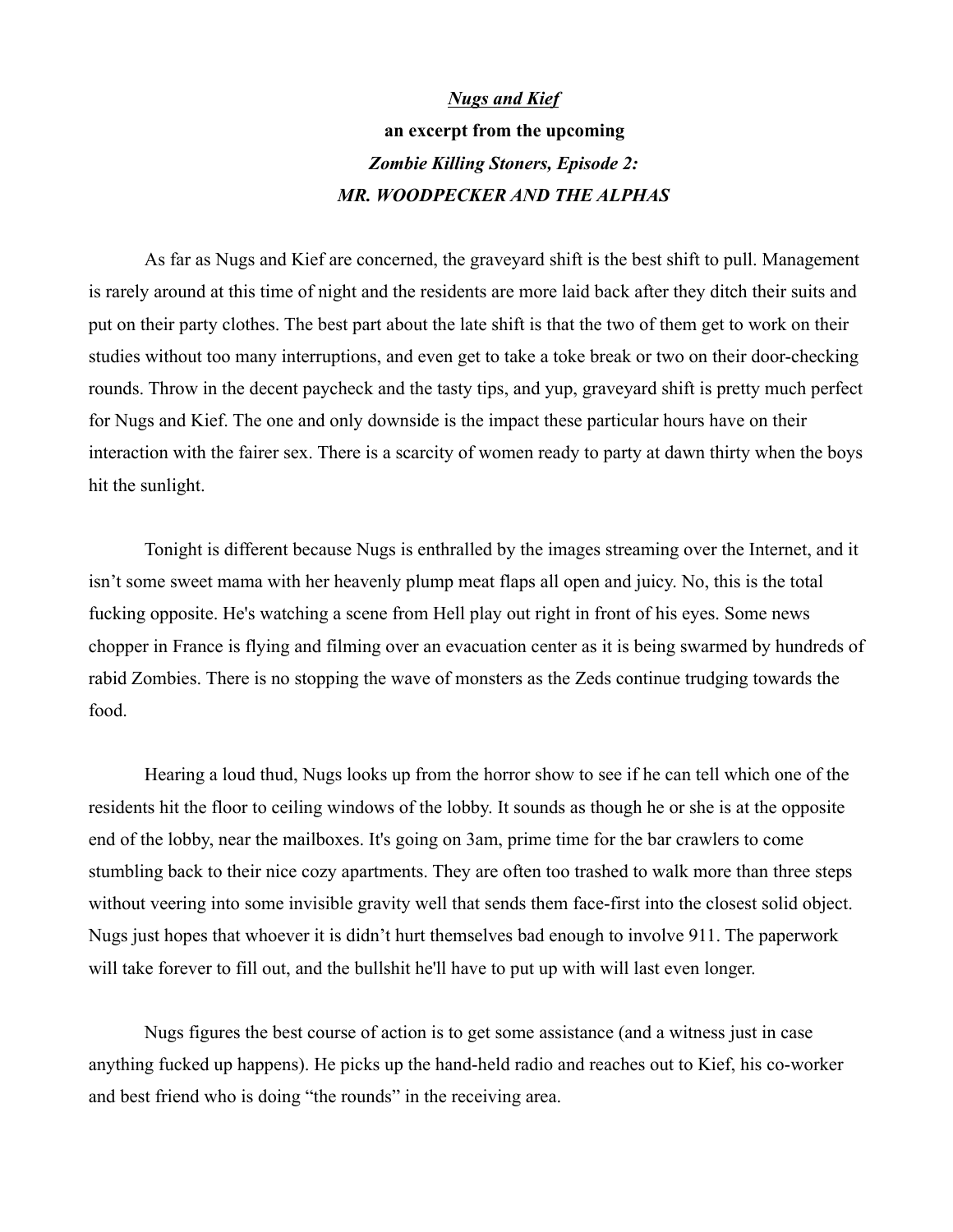Nugs depresses the button on the side of the microphone. "Unit Two come in. This is Central Desk. Come in Kief. What is your location? Over."

In a second or two a voice blares out of the tiny speaker. "YEEEEEEHAWWW!!!!!! Breaker! Breaker! Agent Double-0 Kief comin' backatcha' like a rubber ball, bitches. I got a Smoky on my tailpipe and she's sucking pretty hard, good buddy! 10-4 and all that convoy shit. Rodger dodger Nugs, my bro. What the fuck can I do for ya?"

Nugs shakes his head in dismay at his best friend's off the wall behavior. He has no patience tonight for Kief's antics. "Kief man, come on and stop playing the redneck trucker fool again. Just hurry back to the lobby. I think one of the residents fell into the glass again and it sounds pretty bad. Over."

"Ok dude. Keep your panties on and I'll be there in a few. Man, I hope it's not a goddamn puke machine like last time. That banker motherfucker in 42L spewed chunks all over my shit that night. I had to trash everything man, even my fuckin' underwear. Don't know what that dude had inside him, but I could not get that nasty-ass smell out of my clothes." Keif sounds a bit more normal.

Nugs just grows more impatient with Kief's rambling. "Whatever, dude. Just hurry up and get out here so we can check this out. Over and out."

Nugs puts the hand-held radio down on the desk and sits there nervously waiting for Kief to drag his stoned ass from whatever he is really doing. Nugs reaches for the log book when the quiet of the lobby is disturbed once again by the bass drum boom of someone hitting the windows, only this time it is much louder and causes Nugs to flinch in his seat. Anxiously looking in the direction of the mailboxes, Nugs still can't quite make out who is causing the racket.

"HEY! What's go…"

Kief is cut off mid-sentence as the decibel level of the lobby is elevated off the scale by one of the longest, loudest, highest-pitched, little-girly screams ever heard anywhere outside of an eight-yearold's slumber party. Nugs catapults straight up into the air, right out of his chair, sending it jetting into the wall behind his station. Since the chair is only about three feet from the wall, it rebounds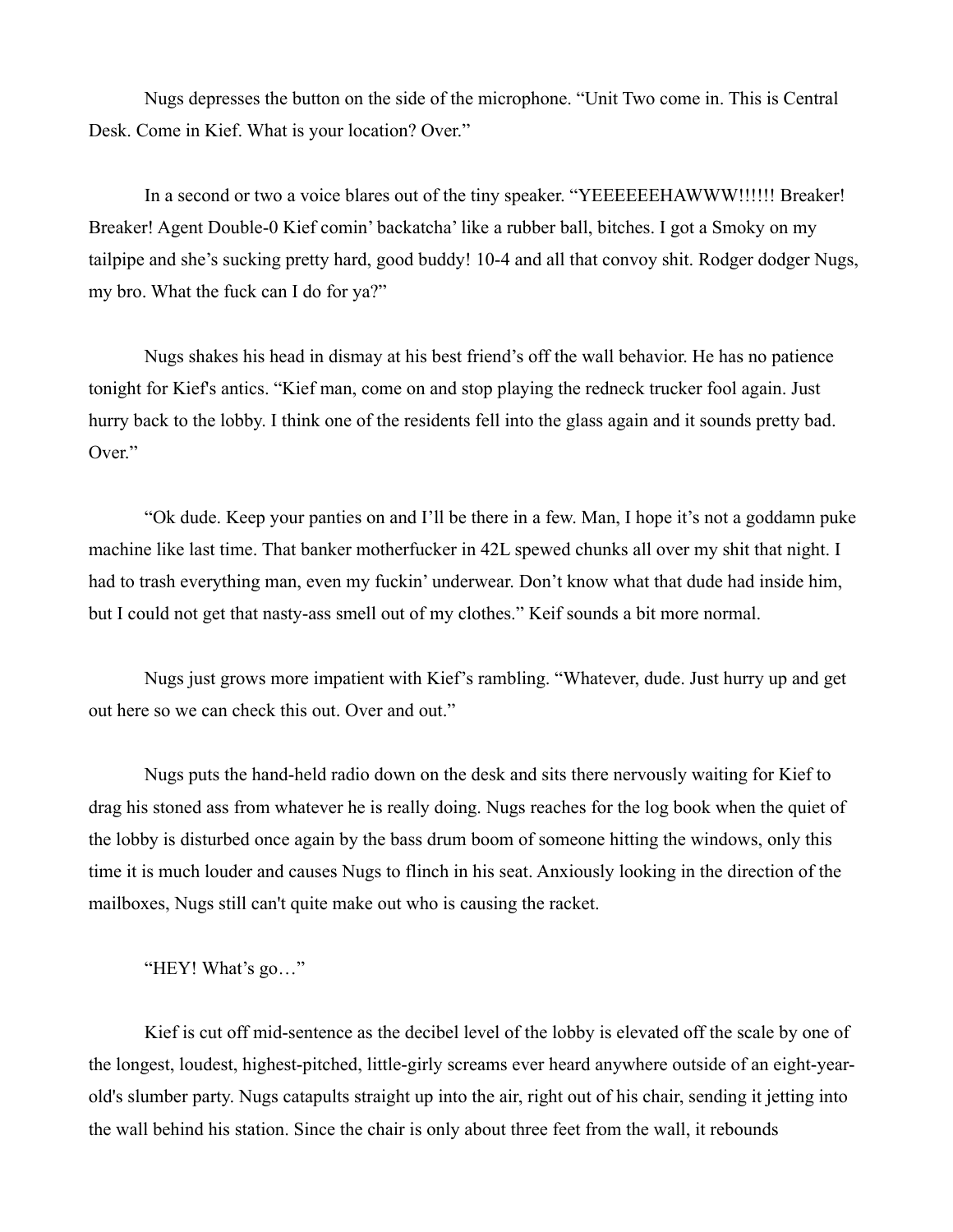immediately into the back of Nugs' legs, knocking him into the desk's edge. He finally lands in a heap on the cold stone floor. The banshee scream abruptly ends, replaced by a muffled "FUCK" emanating from near the floor.

"NUGS! Nugs! Oh man, Dude, you ok?" Kief looks down with concern written on his face, holding out his hand to help up his bud.

Nugs is breathing so fast it seems he is about to start hyperventilating. He just sits there on the floor for a few seconds, staring daggers into Kief. Finally Nugs reaches up and grasps Kief's hand, slowly getting to his feet.

## "WHAT ARE YOU DOING SNEAKING UP LIKE SOME DAMN THIRD GRADE ASSHOLE? DUDE, THAT IS SO UTTERLY FUCKED UP! SHIT KEIF! STOP FUCKING AROUND LIKE THAT!"

Smiling like the Cheshire cat, Kief places his left hand over his heart and his right hand in the air topped by his middle finger. "Sorry Nugs. For true I'm not trying to dick around with your head. I just took the short cut through the switch room. Are you ok?"

Nugs rubs his bruised backside before explaining in a calmer voice. "Kief, my brother from another mother, dude, you almost gave me a coronary. Fuckin' seriously, man. There's all kinds of freaky disease shit going on all over the damned place nowadays that just ain't right. I mean think about it, we've been crashing in the seventh floor staff apartment here at work the last few days because it is too iffy to commute.

"The whole world is going down the tubes because of this virus, so we have to look out for each other and not get infected. But for now we still have a job to do so let's go see which one of the residents had a few too many."

Kief solemnly puts his hand on Nugs' shoulder. "You've been watching the news shit again and that has you freaked out all ready to explode. Nugs, my man, we've been bros ever since second grade when you beat the snot out of my scrawny Rican ass, but I have to tell you straight up that you have to take it down a notch and chill some before you DO have a heart attack."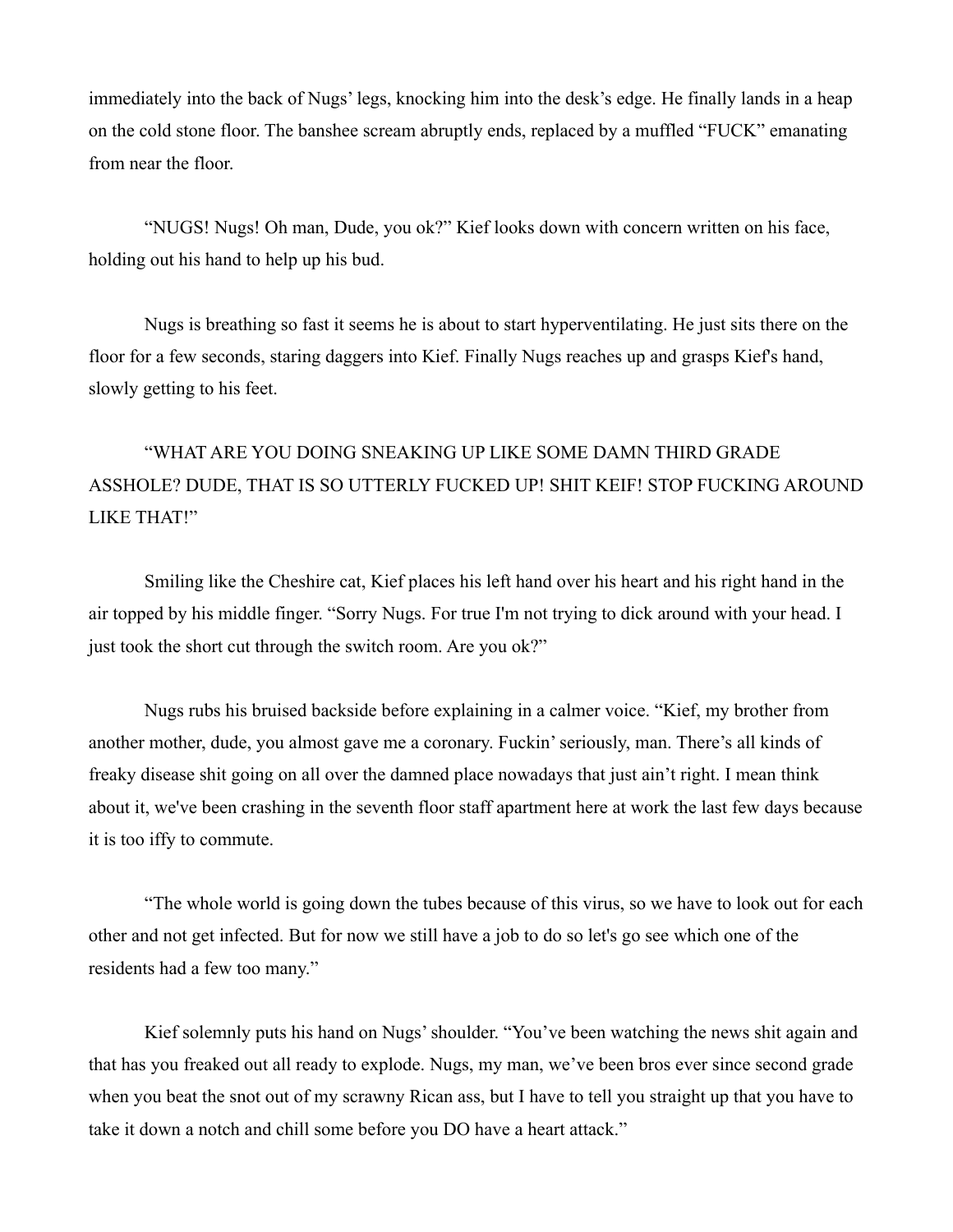Nugs is about to reply when he is interrupted by another boom. When he can hear himself, he speaks. "Yeah dude, you're right, I'll try to relax more. But first, come on and let's get this over with." He picks up the walkie-talkie, clips it top his belt, and then grabs the big MAG-Lite before coming around the desk and heading towards the other end of the lobby.

Kief retrieves the First-Aid kit from its cubbyhole and starts to follow his friend. He catches up in a couple of steps. "Honest man, I wasn't fucking with you. I promise. Buuuut, I gotta quiz ya Nugs. Where did that scream come from and what happened to those two tiny little raisinettes you call balls? That was fucking awesome."

"Bite my ass Kief, ok! And I've been telling you for twenty years that you are not Puerto Rican. Your mom and pops ARE, but not you, because they adopted you. You're fucking whiter than me. At least I can speak Spanish. You're as Yankee as apple pie cause you were born here in New York City, bitch." Nugs is really pissed off.

The two of them stop in their tracks as a series of heavy booms reverberates through the emptiness of the lobby.

"Dude, this is getting too fucked up. Why did we agree to come to work again?" Kief starts walking and then begins to pick up the pace.

As they get closer and acquire a better angle, the horrific source of the disturbance comes into view. It looks like a combination of a shark feeding frenzy and several bodies turned inside out. The banging sound is coming from the things throwing themselves against the glass as they fumble over each other trying to get a piece of the blood-drenched meat.

The two doormen stop and stand like statues as the Zombies outside the glass tear asunder what must have been some of the residents coming home. The Zombies managed to corner the people in the Porte Cochere before they could reach safety.

Then they see another source of the noise. One of the Zombies has its face in the bloody end of a woman's leg that was ripped off above the knee. As the Zed chews at the shreds of the dismembered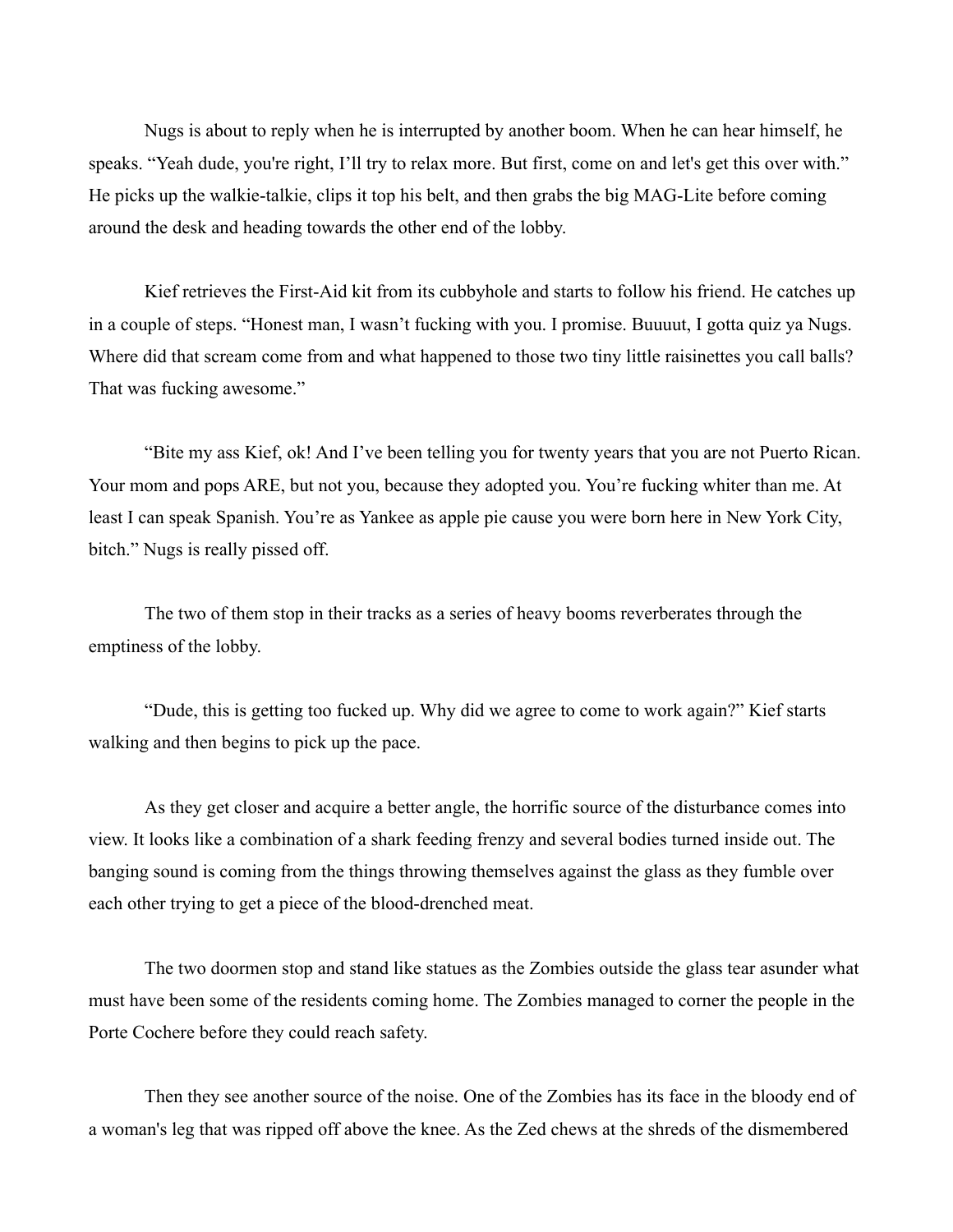thigh meat, the foot is banging into the glass.

Other Zombies are picking through and eating unidentifiable bits of the poor victims bodies. Muscle, eyes, tongue, skin, organs, and bone - it doesn't seem to matter. All of it ends up in the Zombie's mouths. Some falls right back out because the either throat or the abdomen of the Zombie doing the eating is ripped out, leaving just a gaping hole.

Without moving a muscle Nugs quietly whispers, "What the fuck do we do now?'

Kief replies, "We back up really slow and head…"

About that time one of the Zombies feasting outside the windows raises its blood-covered face from the anatomy buffet and notices the two doormen. Excited by the fresh meat, it stands up snarling and charges headlong into the glass with its arms extended and hands twisted into claws to grab the new food. This is, of course, followed by a thunderous boom as the flailing Zombie bounces back into its undead eating companions. The sounds makes Nugs cringe and Kief jump back a pace.

It is like someone fired a starting pistol at a track meet (or meat considering the condition of the participants). All of the Zombies charge the glass, following the first one as it goes for the succulent food. The effect is frightening as hell and funny as hell, all at the same time.

Nugs and Kief watch as the Zeds hit the shatterproof glass going full tilt boogie at roughly the same time, making it sound like the lobby is under an artillery barrage. And then they keep watching as the Zombies all bounce off just like the first intrepid pus sack, leaving splashes and starbursts of black ichor every time they connect with the glass, along with teeth and other unidentifiable bits of decomposing flesh, sliding and tumbling down the glass to land at the bottom like some bizarre offering.

A few of the Zombies stay down after being hit with enough force to shatter their skulls and muddle the contents. Most just get up and come at the tempting morsels again. And these are joined by other Zombies coming from the little park by the Porte Cochere attracted by the moans and commotion caused by their brethren.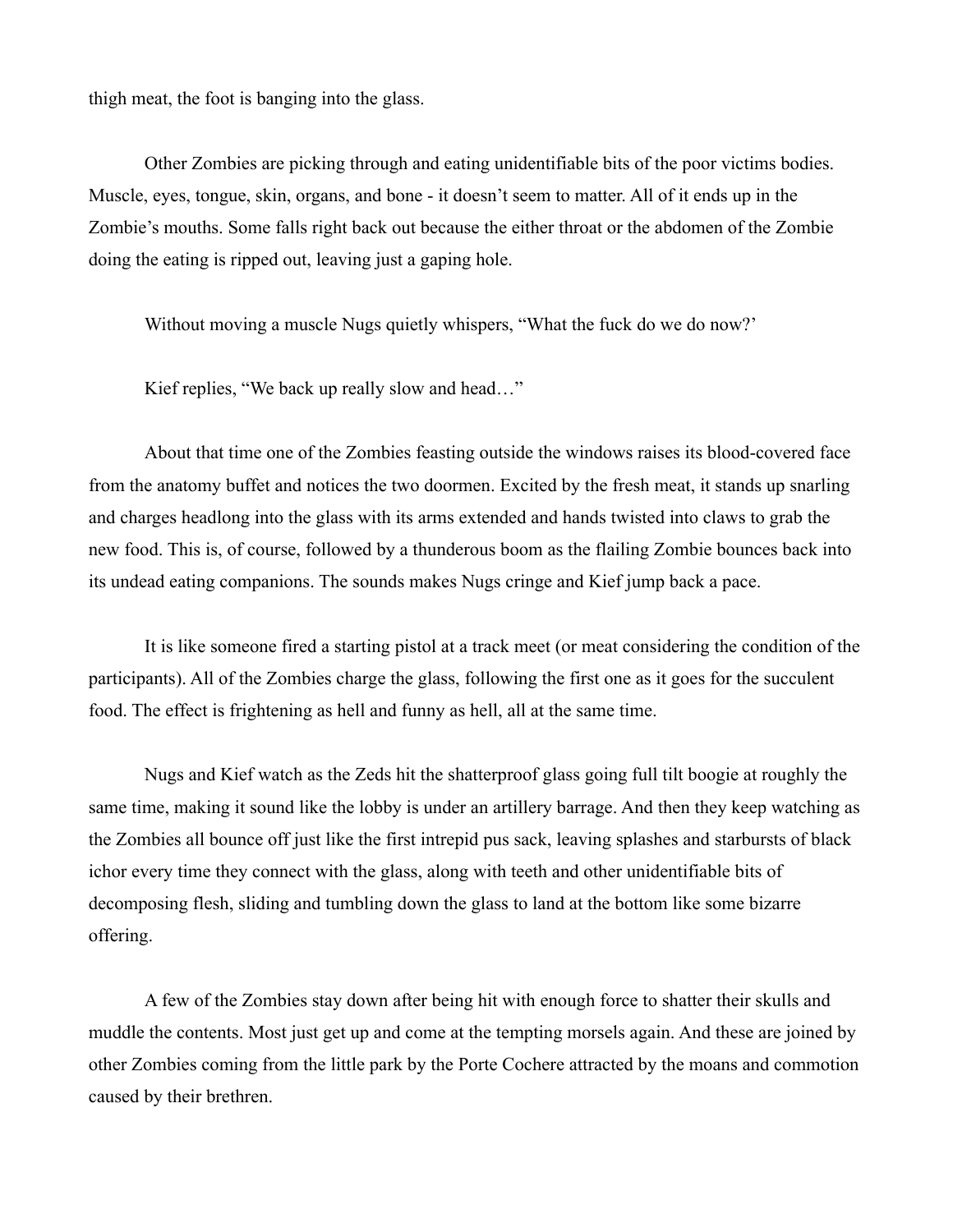## "FUCK US! FRONT DESK NOW! HIT THE PANIC BUTTON!!! MOVE IT! NOW BRO!!"

Kief shouts as he turns left and takes off running for the Emergency Security Lock Down keypad by the Valet entrance. Activating the ESLD will first surround the Porte Cochere with crisscrossing, one-inch, hardened steel bars that descend from the ceiling and rise out of the roadway. Then a mesh screen of the same size will drop in front of the lobby windows, which are already oneand-a-half-inch, bullet resistant, shatter proof Lexan. Finally, if this still isn't enough, they can activate a half-inch steel shutter inside the glass with one more key stroke.

While Kief is hitting the ESLD, Nugs shoots for the front desk and the Panic Button, which sends a prerecorded code to NYPD and NYFD while alerting all staff on duty to stand-by for emergency instructions. Nugs also stops to secure the revolving door, the weak spot in the lock-down because sometimes the locking mechanism won't line up correctly to engage.

Just as he gets there to hit the over-ride for the lock, a Zombie slams into the edge of the outside door and tries to push its way in. As Nugs watches, the screen drops down and obliterates the Zombie. Nugs re-aligns the door and engages the lock. As he finishes, Kief comes running back from the Valet area.

"Excellent dude!" Kief is out of breath and scared. "Now, let's get our shit and head up to the seventh floor so these things will calm down. Dude, aren't you glad we brought Eleanor and Excalibur to work with us?

"I wish we hadn't left 'em on seven, though. I'd feel better with my Crovel in my hands right now. Dumb-ass move like that could get us eaten from now on. We don't go anywhere without something to protect us. Better yet, we don't go anywhere alone. I guess Five-O'll contact us when they get here. Meanwhile, my brother, since we're hanging out let's spark one up real quick. My shit just got shook all to hell, Nugs."

Nugs smiles and puts his arm around Kief's shoulder. "I'm totally with you on that my Rican friend, and I know just the place. Let's hit it. Did you see the tits on that Zombie chick?"

Little does anyone know at this time, but the NYPD or the NYFD are not going to show that